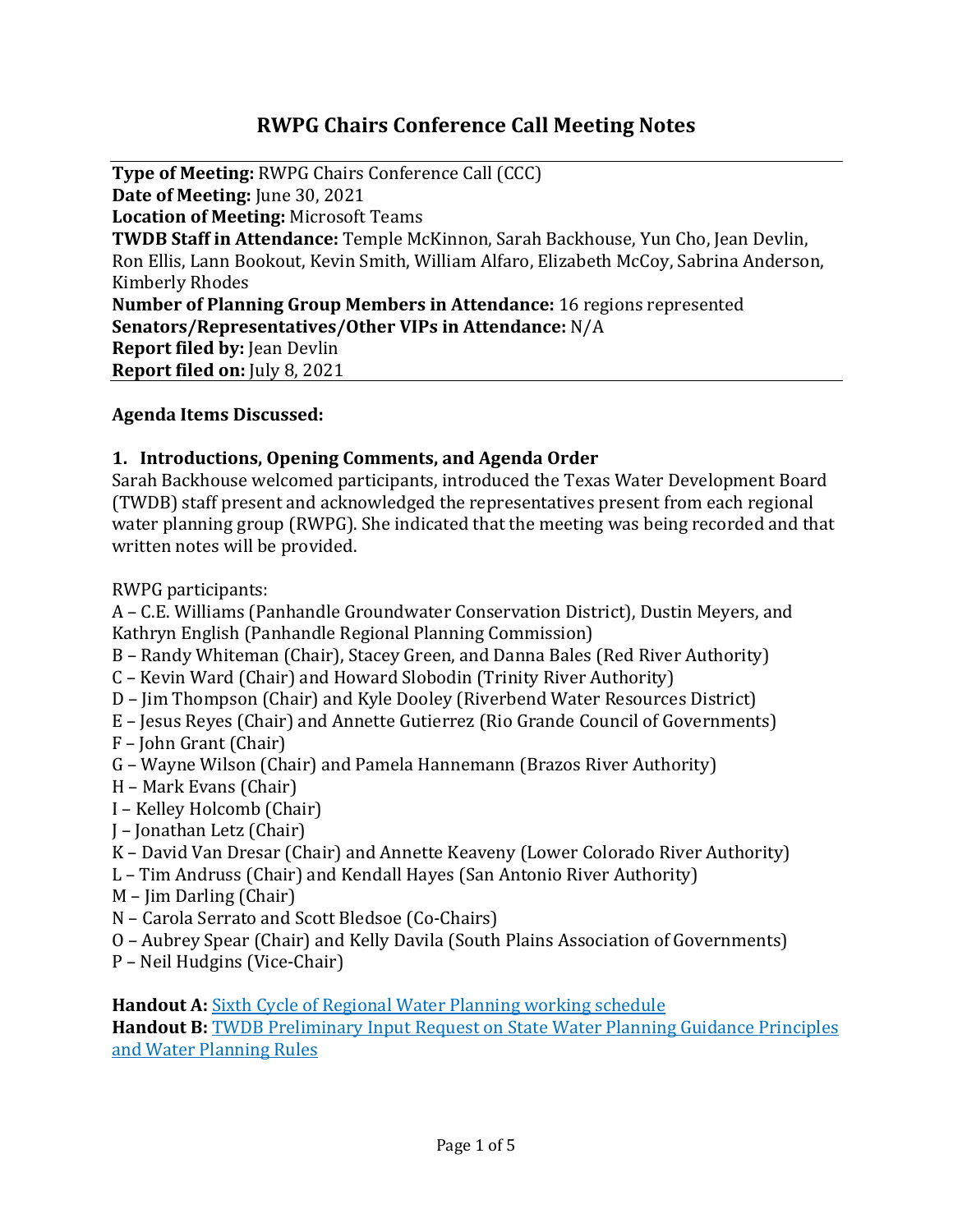#### **2. Status of Final Payments for the 2021 Regional Water Plans**

Sarah Backhouse provided an update on the status of final payments for the 2021 Regional Water Plans.

a) Final payments are being prioritized within our Contracts Department moving forward. The goal is to have all the final payments completed by the end of July. However, any budgetary or subcontract issues remaining by the 7/31 contract deadline may result in the deadline being extended again. TWDB will follow up directly with contractors if further extensions are needed.

## **3. 87th Legislature Bills passed that Directly Affect Regional Water Planning**

Sarah Backhouse provided an overview of the 87<sup>th</sup> legislature bills that directly impact the RWPGs. These bills include House Bill (HB) 1905, Senate Bill (SB) 669, and HB 2225.

- a) HB 1905 relieves the RWPGs from assessing financing needs to implement water management strategies and projects and removes the requirement to submit an Infrastructure Financing Report to the TWDB. The bill relieves SWIFT program applicants from submitting an Infrastructure Financing Survey with an application for financial assistance. HB 1905 also relieves the RWPGs from prioritizing projects within the regional water plans and eliminates the Uniform Standards Stakeholder Committee related to the prioritization process. This bill is effective September 1, 2021. TWDB will conduct a rulemaking later this year to implement this legislation.
- b) SB 669 eliminated a biennial water use report to the legislature, instead requiring the Agency to make publicly available water use report information for certain municipalities and water utilities. The water use information required by this bill is already publicly available on TWDB's Water Use Survey website. The bill also eliminated coordination and a reporting requirement with the TCEQ and the TSSWCB related to the repair and maintenance of certain dams. This bill is effective September 1, 2021. TWDB is developing data dashboards of information previously provided by this report. We will distribute this information to RWPGs when it becomes available.
- c) HB 2225 authorizes the Texas Parks and Wildlife Department to encourage and facilitate the dedication of water rights in the Texas Water Trust through lease, donation, purchase, or other means of voluntary transfer for environmental needs. It also gives TPWD the authority to manage water rights in the Water Trust under an agreement with the water right holder and defines the way they may do so. The new law does not authorize TPWD to exercise any authority related to the Water Trust expressly granted to the TWDB or the TCEQ and does not change TWDB's responsibilities with the Texas Water Trust.

Sarah Backhouse noted that there were many bills related to the Open Meetings Act filed during this session, but none passed. However, there are existing allowances for virtual meetings in the Texas Government Code. We summarized this information and sent this out to the Chairs and Administrators in March. If you need to reference this communication again it's posted on our website on the 2026 RWP communication page or you can reach out directly to Sarah. Sarah also noted one of the TWDB's legislative priorities did not pass which was a bill to clarify TWDB's responsibilities with respect to the Interregional Planning Council. This also included an exceptional request for an additional staff person to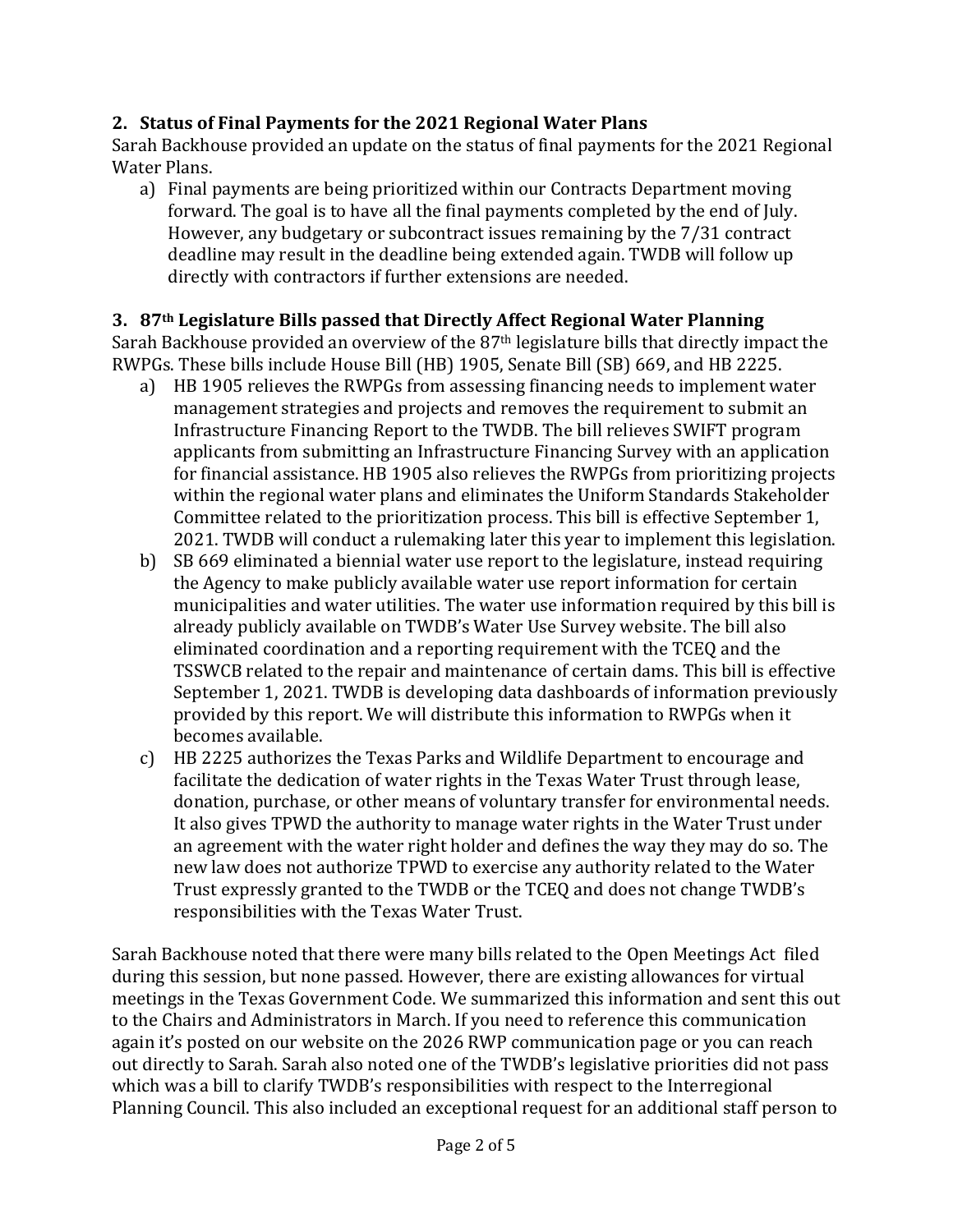directly support the council, however this was not passed. We do plan to offer support to the Council again as needed. TWDB had also requested an increase in funds available for state and regional water planning as part of the agency's Legislative Appropriations Request, part of which would have increased the funds directly available to RWPGs. This additional funding was not received. If appropriations continue through the cycle at the current level, we anticipate the total for the  $6<sup>th</sup>$  cycle of planning to be similar to the  $5<sup>th</sup>$ cycle.

# **4. Regional Water Planning Program Updates**

Sarah Backhouse provided updates on the following items.

- a) Stakeholder feedback survey: The TWDB anticipates opening the stakeholder feedback survey in late July. This survey will request feedback on TWDB staff assistance, planning group administration, and educational and plan development resources available to RWPGs.
- b) 2022 State Water Plan: The TWDB Board will consider adoption of the 2022 State Water Plan on July 7<sup>th</sup>. The TWDB received written comments from 15 organizations and 76 individuals on the 2022 State Water Plan. The posted Board item includes a summary of comments received and the TWDB's response to comments. A link to the Board item can be found on the main TWDB webpage for the July 7th Board materials. The interactive site for the 2022 State Water Plan is now live and can be viewed at [https://texasstatewaterplan.org/statewide.](https://texasstatewaterplan.org/statewide)
- c) Interregional Planning Council: The inaugural Interregional Planning Council will dissolve on July 7th and the TWDB will solicit nominations of the next Council. Nominations of the Council must include an alternative representative for each planning group. The next Council report will be due to the TWDB in March 2024. TWDB's rules require that the report will be due one year before the Initially Prepared Plan. This timeframe was developed to allow for the planning process to potentially address any relevant recommendations during the current cycle.

# **5. Sixth Cycle of Regional Water Planning Initial Activities**

Sarah Backhouse provided an update on initial activities for the 6th planning cycle:

- a) Working schedule for 2026 Regional Water Plans: Sarah discussed the Sixth Cycle of Regional Water Planning working schedule [Handout A]. Jonathan Letz inquired about the delay of Census data and how that may impact demand projections. This was addressed under the next agenda item.
- b) Projections timeline update: Yun Cho provided an update on water use projections timeline. Population projections will be newly developed based on the 2020 Census and State Data Center projections. Delivery of the draft projections always occurs later in Census cycles and this cycle has been further delayed due to COVID impacts on the 2020 Census data release. There will be a tight timeframe this cycle for the projections revision process. TWDB will release draft non-municipal projections as they are developed and provide more time for the data review up front. The population and municipal projections will be released later in the cycle. TWDB will launch a website with all projections related information for the RWPGs, water user groups, and the public to facilitate engagement and participation. TWDB has been working closely with the Texas Demographic Center to strategize on potential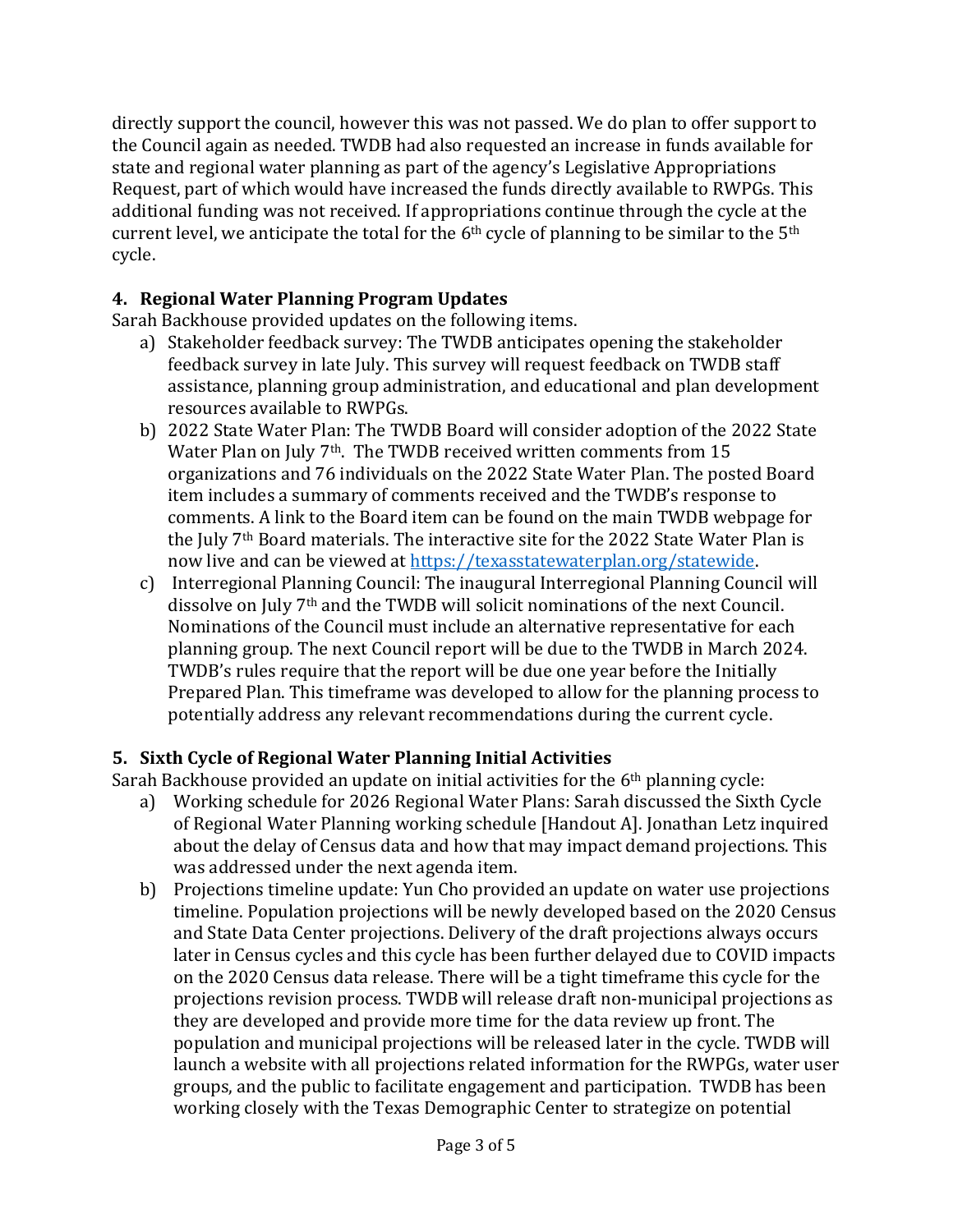changes to the Census data schedule. Kelley Holcomb asked for clarification on the expectations of RWPG interaction with water user groups. Yun noted that since there is a shorter time for the review process, for regions to coordinate with water user groups on the draft data provided as soon as possible and to provide feedback to TWDB as early as they can. TWDB is also open to receiving feedback directly from the water user groups if that would assist the RWPGs. Temple McKinnon also clarified that historical water use data, self-reported through the Water Use Survey provides a basis for projections.

- c) Contract development for the 2026 Regional Water Plans: TWDB staff has been preparing the contract packets for reach region. The contracts will be sent to each RWPG Administrator for signature via DocuSign. These documents must be signed by all external parties and the TWDB by August 31, 2021. Later this year, we will be working on developing the remaining scope of work and related sections of the contract guidance. TWDB is planning to amend these initial contracts by Summer 2022 to incorporate these updates as well as the total study cost.
- d) Guidance and data for pre-planning and coordination meetings: Guidance for preplanning and coordination meetings was sent to the RWPGs. At a minimum, the RWPG must receive public input on the development of the 2026 Regional Water Plan and must discus the potential process for how they will conduct interregional coordination. The TWDB provided process examples and strategy and project data from the 2021 Regional Water Plans that can be used to assist with interregional coordination. Pre-planning meetings should be held in 2021 before technical work begins. The TWDB intends to release the first set of projections data at the end of 2021. Randy Whiteman asked whether the pre-planning meetings could be part of regular meetings or if they needed to be separate, as well as if TWDB has any preference on RWPGs holding virtual meetings or not. Sarah clarified that it's up to the RWPG how they structure the pre-planning meetings. Some RWPGs opt to include regular agenda items with the pre-planning meeting and some opt for a separate meeting. The pre-planning meeting notice is a larger 30-day notice and needs to include a summary of any proposed actions. TWDB does not have a preference on a virtual format or not, that will be up to the RWPGs and TWDB does not have any restrictions on staff travel. RWPGs must ensure they are following the Open Meetings Act. Temple McKinnon also clarified that the intent of the new interregional coordination requirement is for there to be deliberate discussion on these efforts. The Interregional Planning Council identified the need to coordination efforts throughout the planning cycle rather than only at the end.

#### **6. State Water Planning Guidance Principles Review**

a) Preliminary input request on state water planning guidance principles and regional water planning rules: All planning group members were sent a stakeholder letter requesting input on the guidance principles and regional water planning rules on May 20<sup>th</sup>. There are 28 guidance principles that provide the framework for the planning process and the TWDB is required to review and consider updating these principles every five years. The stakeholder letter requested feedback on six specific planning topics, potential new guidance principles, and process improvements and clarifications [Handout B]. The TWDB is requesting that